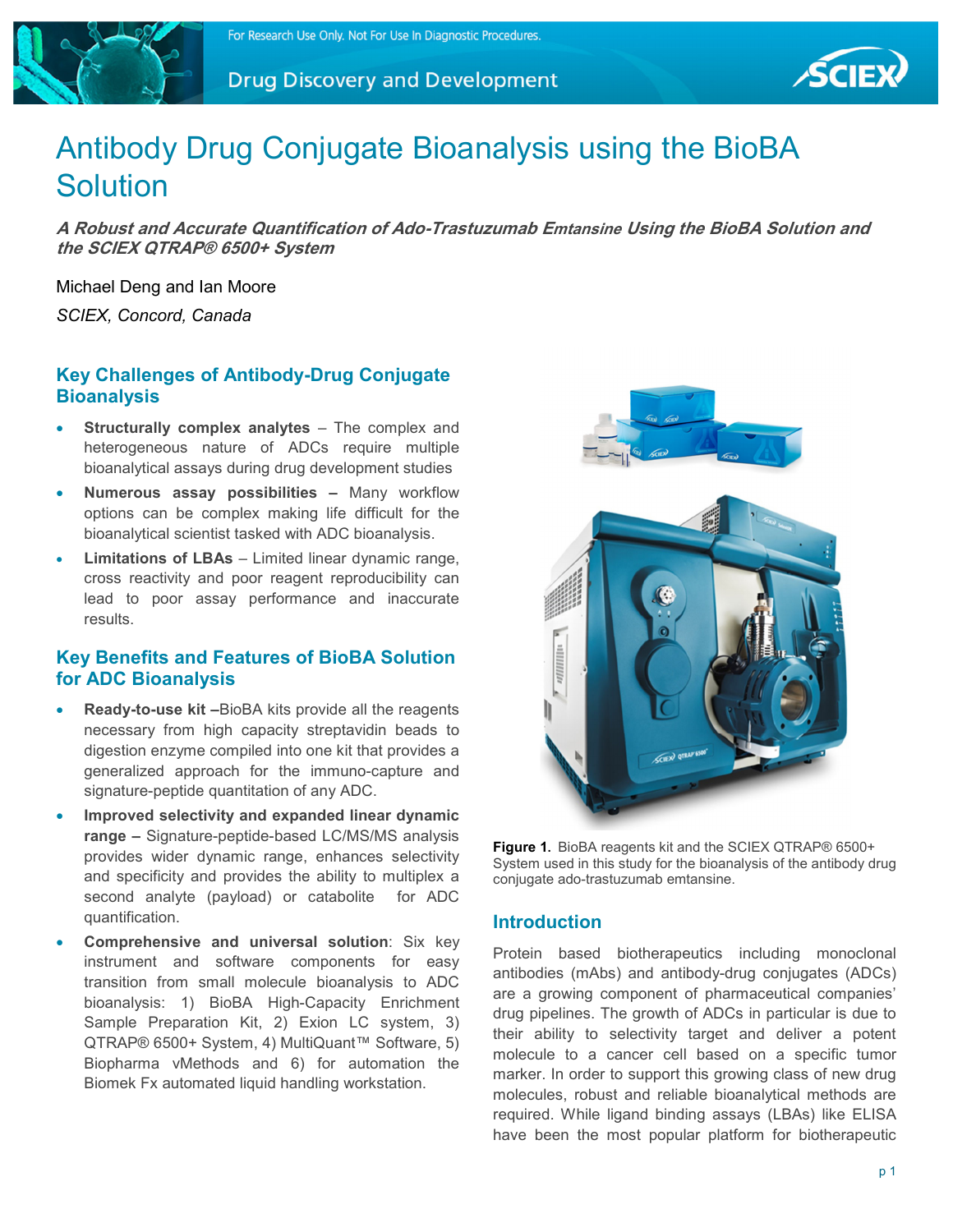

quantitation, bioanalytical scientists have been increasingly adopting hybrid LBA-LCMS methods in this area. The strengths of hybrid LCMS assays for this application include: selectivity, broad LDR, the ability to multiplex a second analyte or catabolite and the quick method development time afforded by a generic method.

For a bioanalytical scientist inexperienced in hybrid LBA LCMS signature peptide quantitation the various workflows can appear complex and difficult. The BioBA sample preparation kits are designed to make this complex process simple by enabling a magnetic bead based approach to immunoaffinity sample preparation and providing all the reagents necessary (buffers, reagents, enzyme and bead) to complete the workflow.

Most ADCs are heterogeneous mixtures of species and an example is ado-trastuzumab emtansine, a lysine linked ADC that is an approved treatment for patients with  $Her2<sup>+</sup>$ breast cancer. Due to the nature of the chemistry involved in lysine conjugation the drug product is a heterogeneous mixture of species with a drug to antibody (DAR) of 0 to 8. Due to the heterogeneous nature of ADCs like adotrastuzumab emtansine several bioanalytical assays are required during the drug development process. Some of these include: unconjugated payload, conjugated antibody (DAR 1 to 8) and total antibody (DAR 0 to 8). Hybrid LBA LCMS assays can be used to address conjugated and total antibody assays by choosing an appropriate immunocapture reagent. An anti-payload antibody can be used to immunopurify and assay conjugated ADC species. To assay the total antibody a generic anti human Fc antibody can be employed for immunocapture or a target specific immunocapture strategy can be employed with recombinant target protein or an anti-idiotype antibody.

In this application note we demonstrate a total antibody assay of ado-trastuzumab emtansine using hybrid LBA LCMS approach employing the BioBA sample preparation kit and a generic immunocapture strategy.

#### **Experimental**

**Sample Description:** To prepare calibration standards and QC samples 10x spiking solutions of ado-trastuzumab emtansine were first prepared in BioBA bind/wash buffer containing 0.01% BSA, then spiked into rat plasma (Sprague-Dawley,  $K_2EDTA$ ) at the concentrations listed in Table 1.

| <b>Name</b> | Concentration<br>(ng/mL) | <b>Name</b> | Concentration<br>(ng/mL) |
|-------------|--------------------------|-------------|--------------------------|
| Std A       | 10                       | QC-LL       | 10                       |
| Std B       | 50                       | $OC-L$      | 30                       |
| Std C       | 100                      | $OC-M$      | 500                      |
| Std D       | 1000                     | QC-H        | 75 000                   |
| Std E       | 10 000                   |             |                          |
| Std F       | 50 000                   |             |                          |
| Std G       | 100 000                  |             |                          |

**Hybrid LBA LC/MS Sample Preparation:** Plasma samples (50 µL) were processed for LCMS analysis using the BioBA sample preparation kit and following the included protocol. An intact heavy labeled human antibody internal standard was used (SILuMab, Sigma-Aldrich) and added to the plasma samples prior to processing. Briefly the steps involved in sample preparation are shown in Table 2.

- Table 2. Sample Preparation.
- Step 1 BioBA high-capacity bead preparation with anti-human IgG. Step 2 Samples diluted in buffer containing internal standard (1.0 µg/mL). Step 3 Samples with internal standard added to prepared and washed beads. Binding time was 1 hr. Step 4. Beads washed 3x with BioBA bind/wash buffer. Step 5. Elution of analyte and internal standard for 10 minutes at 37 °C. Step 6. Neutralization and addition of BioBA digest surfactant. Step 7. Reduction for 1 hr at 50 °C. Step 8. Alkylation for 30 minutes at room temperature. Step 9. Digestion for 3.5 hours at 37 °C. Step 10. Acidification with formic acid. Step 11. Dilution of acidified sample 2 fold with water.

The signature peptides IYPTNGYTR and DTLMISR were used for quantitation and the heavy labeled signature peptide DTLMIS[R] from SILuMAB was used as the internal standard.

| Table 1. Concentration of ado-trastuzumab emtansine         |
|-------------------------------------------------------------|
| calibration standard and QC samples prepared in rat plasma. |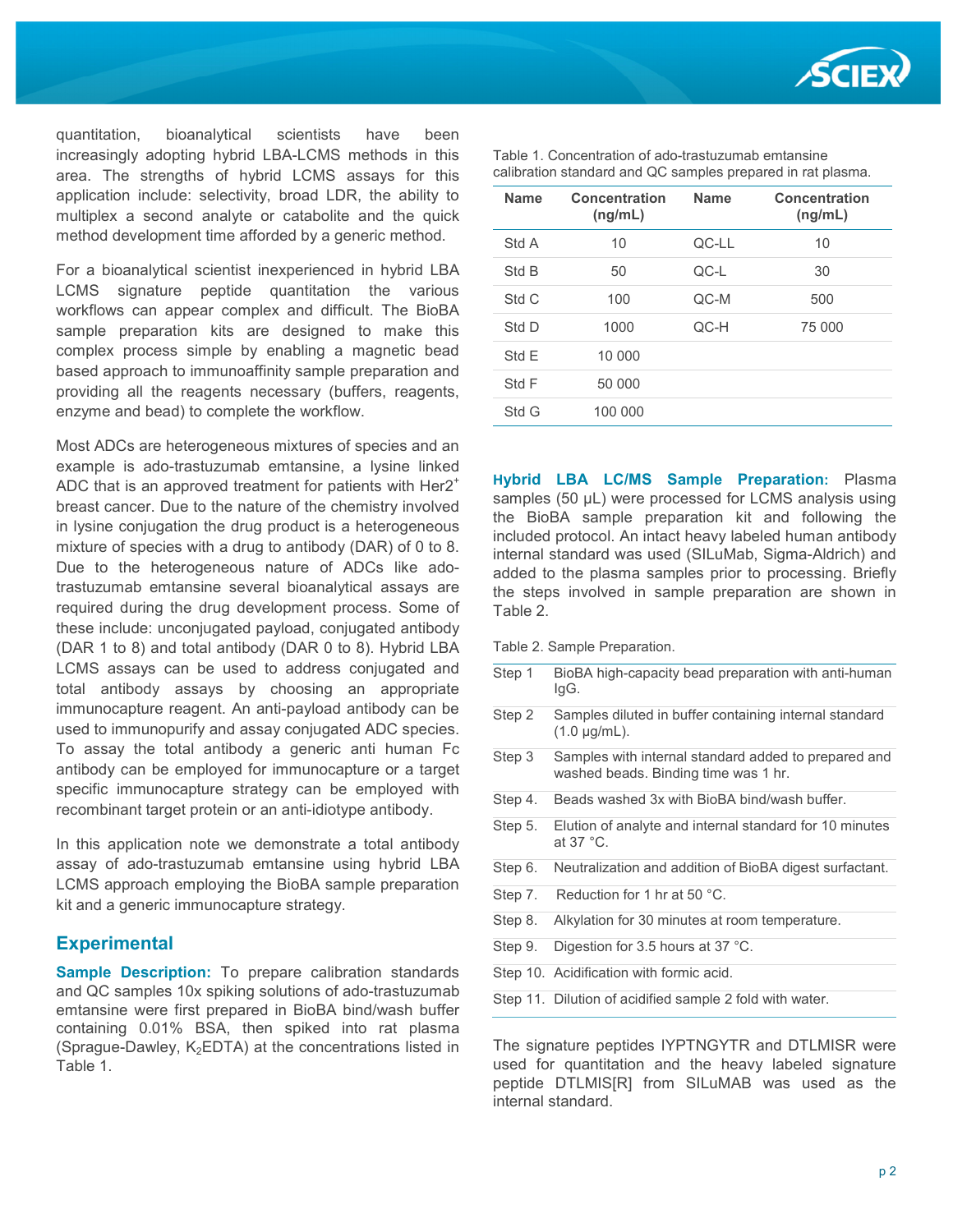

**Chromatography:** Separation of the signature peptides of the digested samples was performed on a Shimadzu Prominence system. The total runtime for the method was 7 minutes and an injection volume of 5 µL was used for all samples.

Table 3. Gradient profile for signature peptide quantitation.

| Column             | Phenomenex 2.6 µm, Kinetex C18<br>Column, (50 x 2.1 mm) |                                          |  |  |  |
|--------------------|---------------------------------------------------------|------------------------------------------|--|--|--|
| Mobile Phase A     |                                                         | 0.1% formic acid in water $(v/v)$        |  |  |  |
| Mobile Phase B     |                                                         | 0.1% formic acid in acetonitrile $(v/v)$ |  |  |  |
| Flow rate          | 350 µL/min                                              |                                          |  |  |  |
| Column temperature | $40^{\circ}$ C                                          |                                          |  |  |  |
| Injection volume   | $5 \mu L$                                               |                                          |  |  |  |
| Gradient profile   | Time (min)                                              | $%$ B                                    |  |  |  |
|                    | 0.70                                                    | 5                                        |  |  |  |
|                    | 0.80                                                    | 10                                       |  |  |  |
|                    | 3.50                                                    | 25                                       |  |  |  |
|                    | 5.00                                                    | 40                                       |  |  |  |
|                    | 5.10                                                    | 95                                       |  |  |  |
|                    | 5.90                                                    | 95                                       |  |  |  |
|                    | 6.00                                                    | 5                                        |  |  |  |
|                    | 7.00                                                    | End                                      |  |  |  |

**Mass Spectrometry:** The signature peptide MRM analysis was performed on a SCIEX QTRAP 6500+® system equipped with an IonDrive<sup>TM</sup> Turbo V source in positive Electrospray Ionization (ESI) mode. The optimized MRM conditions for the analytes are summarized in Table 4.

|  |  | Table 4. MRM transitions for signature peptide analysis. |  |  |  |  |
|--|--|----------------------------------------------------------|--|--|--|--|
|--|--|----------------------------------------------------------|--|--|--|--|

| Name               | Q1    | Q3    | DP. | CF | <b>CXP</b> |
|--------------------|-------|-------|-----|----|------------|
| DTLMIS[R]<br>Heavy | 423.2 | 516.3 | 40  | 22 | 17         |
| <b>DTLMISR</b>     | 418.5 | 506.2 | 40  | 20 | 18         |
| IYPTNGYTR 542.8    |       | 808.4 | 60  | 16 | 11         |

**Data Processing:** After acquisition data was imported into MultiQuant™ software for peak integration, calibration and calculation of unknown sample and QC calculations.

### **Results and Discussion**

The signature peptides IYPTNGYTR from the CDR region of trastuzumab and the conserved Fc peptide DTLMISR were chosen for quantitation due to the absence of a lysine residue. Lysine containing signature peptides should be avoided for signature peptide quantitation of lysine linked ADCs because the presence of a payload molecule will result in a miscleavage. If a lysine containing peptide was chosen the heterogeneous nature of lysine conjugation may result in lower calculated concentrations than a signature peptide without lysine.

Peptide IYPTNGYTR contains an asparagine residue adjacent to glycine and is prone to deamidation and rearrangement to aspartic acid and iso-aspartic acid. The deamidation and rearrangement is pH dependent and neat digests of ado-trastuzumab emtansine were used to determine the level of deamidation. Neat digests were performed in ammonium bicarbonate buffer adjusted to pH 8.2 and pH 7.5 and the LC-MS chromatograms of the IYPTNGYTR MRM (542.8/249.2) are shown in Figure 2.



**Figure 2.** Deamidation and rearrangement of the signature peptide IYPTNGYTR (2.17 mins). The deamidated product isoaspartic acid (2.3 mins) is reduced by performing the digestion at a lower pH.

Deamidation and rearrangement to iso-aspartic acid was found to be reduced at lower pH. The pH of samples from a scaled up elution from the BioBA beads and neutralization was measured and found to be  $\sim$  pH 7.6.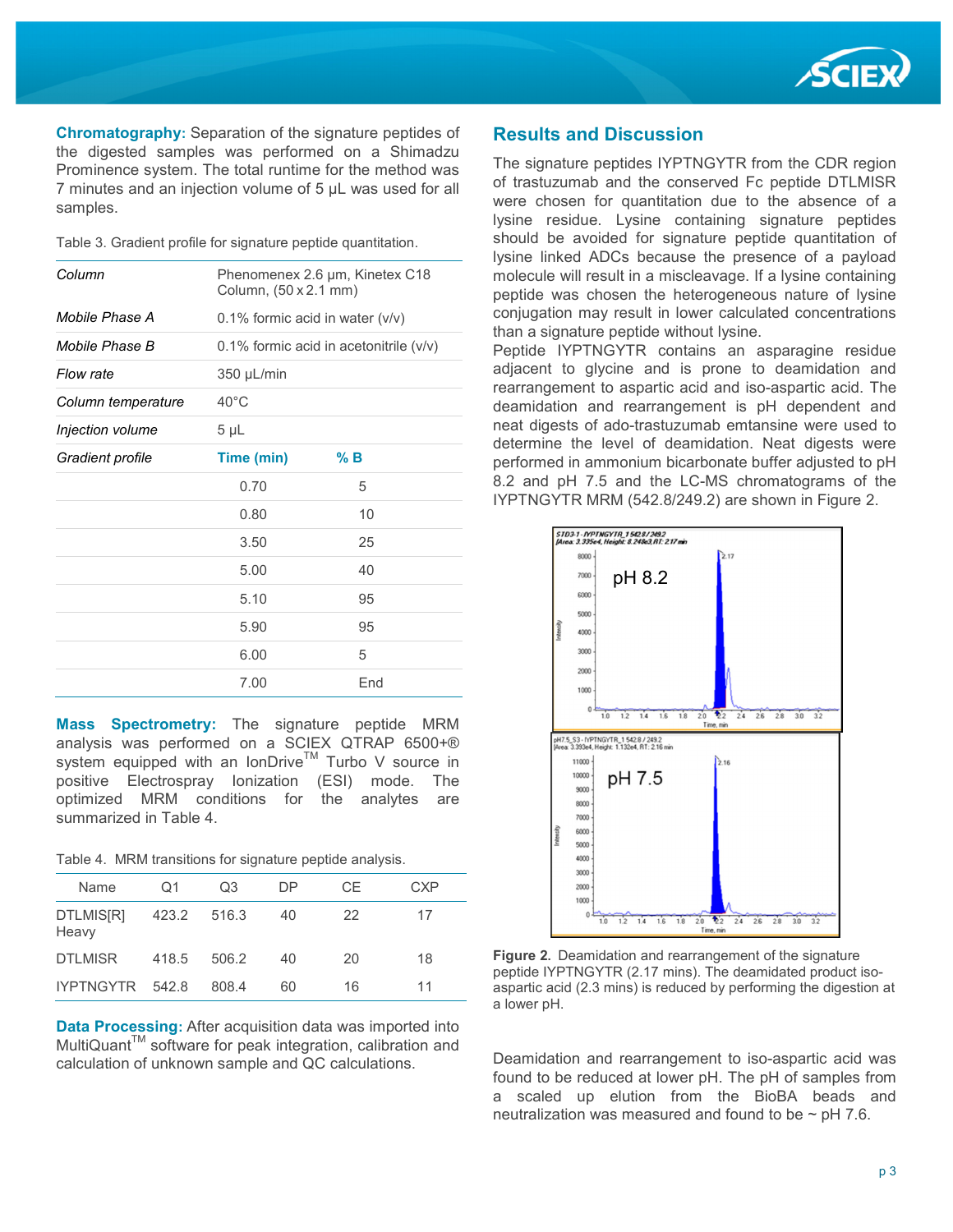

The BioBA sample preparation kit includes an anionic mass spec compatible surfactant to improve digest efficiency and signature peptide yield. The surfactant is acid and heat labile and decomposes during the course of the digestion reaction and sample work-up that follows. Using neat digests of ado-trastuzumab emtansine the signature peptide yield from digests using the BioBA surfactant was compared to other available mass spec compatible surfactants. A neutral mass spec surfactant Noctyl-β-D-glucoside (OGS) was chosen along with another commercially available anionic surfactant that contains a ketal structure and is also acid labile. All surfactants were added prior to reduction, alkylation and digestion and the final concentration of each surfactant in the enzymatic digestion was: 0.025% (w/v) BioBA, 0.63% OGS and 0.063% for the anionic ketal surfactant. The yield of the signature peptides IYPTNGYTR, DTLMISR and the CDR peptide FTISADTSK (485.2-721.3) were followed. A graph of the peak area counts from each reaction along with a control containing no surfactant is shown in Figure 3.



**Figure 3**. Signature peptide yield from three different mass spec compatible surfactants**.** 

It can be seen from the graph in Figure 3 that the effect of a surfactant is dependent on the peptide. The Fc peptide DTLMISR is not sensitive to the presence or identity of surfactant while the CDR peptides IYPTNGYTR and FTISADTSK gave better yields with all three surfactants compared to the control without surfactant. When

comparing the signature peptide yields between the three surfactants the highest yield for each peptide was observed using the BioBA surfactant.

Immunoenrichment from plasma was performed with goat anti-human IgG antibody coated BioBA magnetic beads. This antibody will capture all ADC species including those without payload attached and gives a total antibody measurement. After immunoenrichment from plasma the samples were processed following the BioBA protocol which included: washing, elution of the ADC from the immunocapture beads, neutralization to pH 7.5, addition of BioBA surfactant, reduction, alkylation, and digestion with trypsin/LysC. Samples were prepared for LC injection by acidifying the reaction with formic acid and diluting 2-fold with water.

Adding an immuno-affinity capture step in the sample preparation workflow yields a sensitive and functional assay. Sensitivity, linearity and accuracy and precision data met typical method validation requirements. Standard curves were linear over 4 orders of magnitude from 10 to 100 000 ng/mL. The average accuracy of the IYPTNGYTR QC samples was 96% and the average %CV for the QC samples was 8.5%. For the signature peptide DTLMISR the average accuracy of the QC samples was 104.5% and the average %CV for the QC samples was 8.6%.Table 5 and 6 summarizes the statistics from both the standard curves and QC samples for both the IYPTNGYTR and DTLMISR signature peptides. The response of the DTLMISR heavy labelled internal standard signature peptide released from SILuMAB was consistent across all standards and QCs, the %CV of the peak area was and gave an average peak area was 13.8%. Examples chromatograms of the for the IYPTNGYTR signature peptide from the QC samples are shown in Figure 4.

#### **Conclusions**

The BioBA sample preparation kit and the SCIEX QTRAP® 6500+ System were successfully employed to perform a hybrid immunoaffinity LC/MS assay of the ADC ado-trastuzumab emtansine. Using a generic anti-human  $F<sub>C</sub>$  immunocapture and digestion accurate and precise limits of quantitation of 10 to 100 000 ng/mL were achieved from 50 µL of plasma sample.

A hybrid immunoaffinity LC/MS assay allows users to achieve higher sensitivity than direct plasma digestion methods. The kit-based approach with easy to follow protocol allows bioanalytical scientists to achieve rapid and reproducible results in drug development studies.